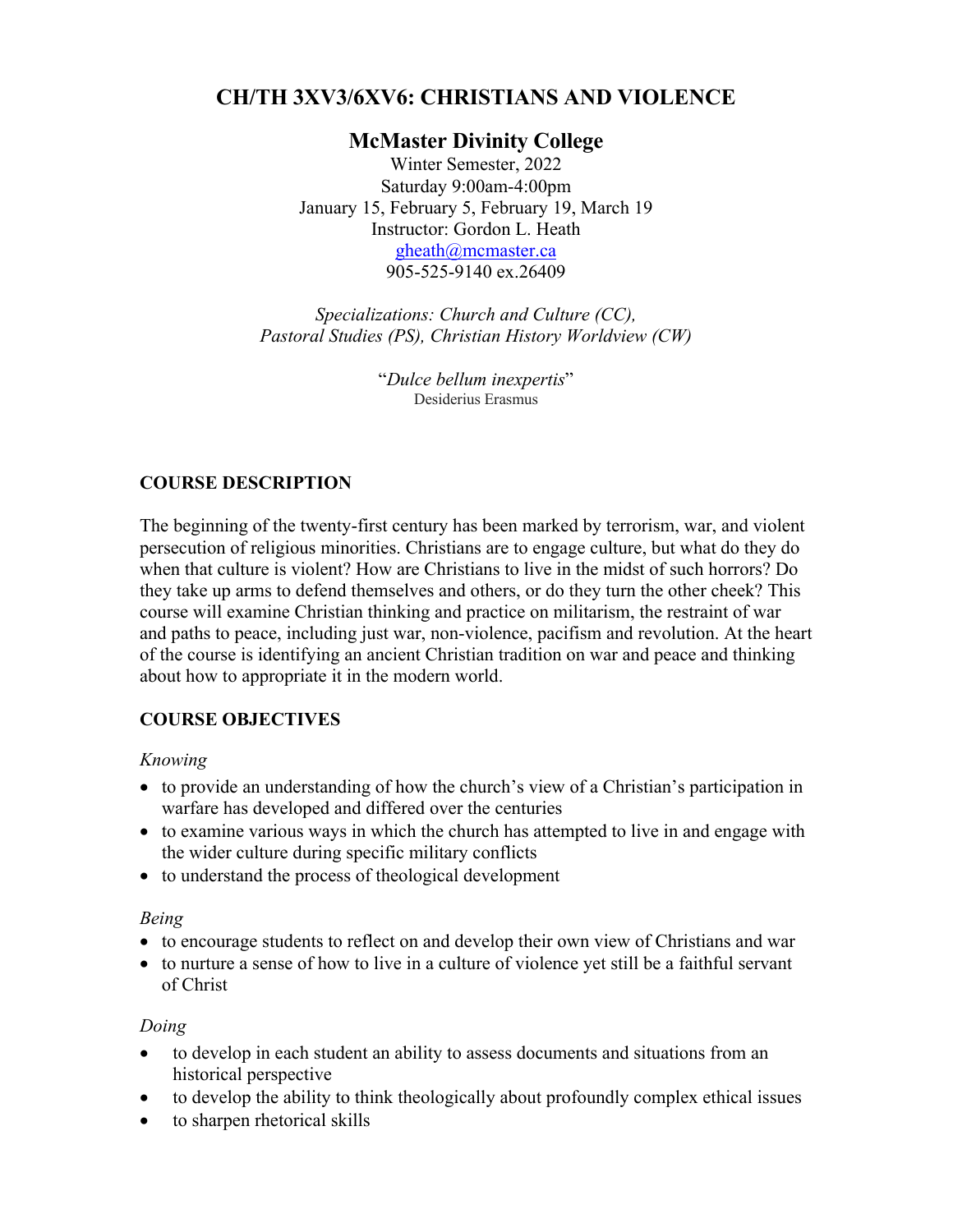#### **REQUIRED TEXTS**

- Gordon L. Heath, *Christians, the State, and War: An Ancient Tradition for the Modern World* (Lanham/Boulder/New York/London: Lexington Books/Fortress Academic, 2022) \*arriving in February\*
- Thomas F. Madden. *The New Concise History of the Crusades*. Lanham/Boulder/New York/Toronto/Oxford: Rowman & Littlefield Publishers, 2006. (updated student edition)
- Gordon L. Heath and David K. Tarus, eds. *Christian Responses to Terrorism: The Kenyan Experience*. Eugene: Pickwick Publications, 2017.
- Gordon L. Heath. *Doing Church History: A User-friendly Introduction to Researching the History of Christianity*. Toronto: Clements Publishing, 2008. [H1]
- Various primary sources distributed by professor

All required textbooks for this class are available from the College's book service, READ On Bookstore, Room 145, McMaster Divinity College. Please try to support local book sellers such as READ ON Bookstore. Texts may be purchased on the first day of class. For advance purchase, you may contact READ On Bookstores, 304 The East Mall, Suite 100, Etobicoke, ON M9B 6E2: phone 416-620-2934; fax 416-622-2308; e-mail  $books@readon.ca.$  Other book services may also carry the texts.

#### **GENERAL COMMENTS:**

- Academic dishonesty is a serious offence that may take any number of forms, including plagiarism, the submission of work that is not one's own or for which previous credit has been obtained, and/or unauthorized collaboration with other students. Academic dishonesty can result in severe consequences, e.g., failure of the assignment, failure of the course, a notation on one's academic transcript, and/or suspension or expulsion from the College. Students are responsible for understanding what constitutes academic dishonesty. Please refer to the Divinity College Statement on Academic Honesty ~ http://www.mcmasterdivinity.ca/programs/rules-regulations.
- Please follow the McMaster Divinity College style guide for assignments. http://www.mcmasterdivinity.ca/MDCStyleGuide McMaster Divinity College uses inclusive language for human beings in worship services, student written materials, and all of its publications. In reference to biblical texts, the integrity of the original expressions and the names of God should be respected. The NRSV and TNIV are examples of the use of inclusive language for human beings. It is expected that inclusive language will be used in chapel services and all MDC assignments.
- Essays must be submitted on the day they are due (email submissions are acceptable). All other essays will be considered to be late. Students may be exempted from the late penalty of 3% per day (not including weekends) if they attach to their essay a letter explaining the genuine emergency that delayed them. Late assignments (even ones with an extension) will not receive comments and constructive criticism from the professor.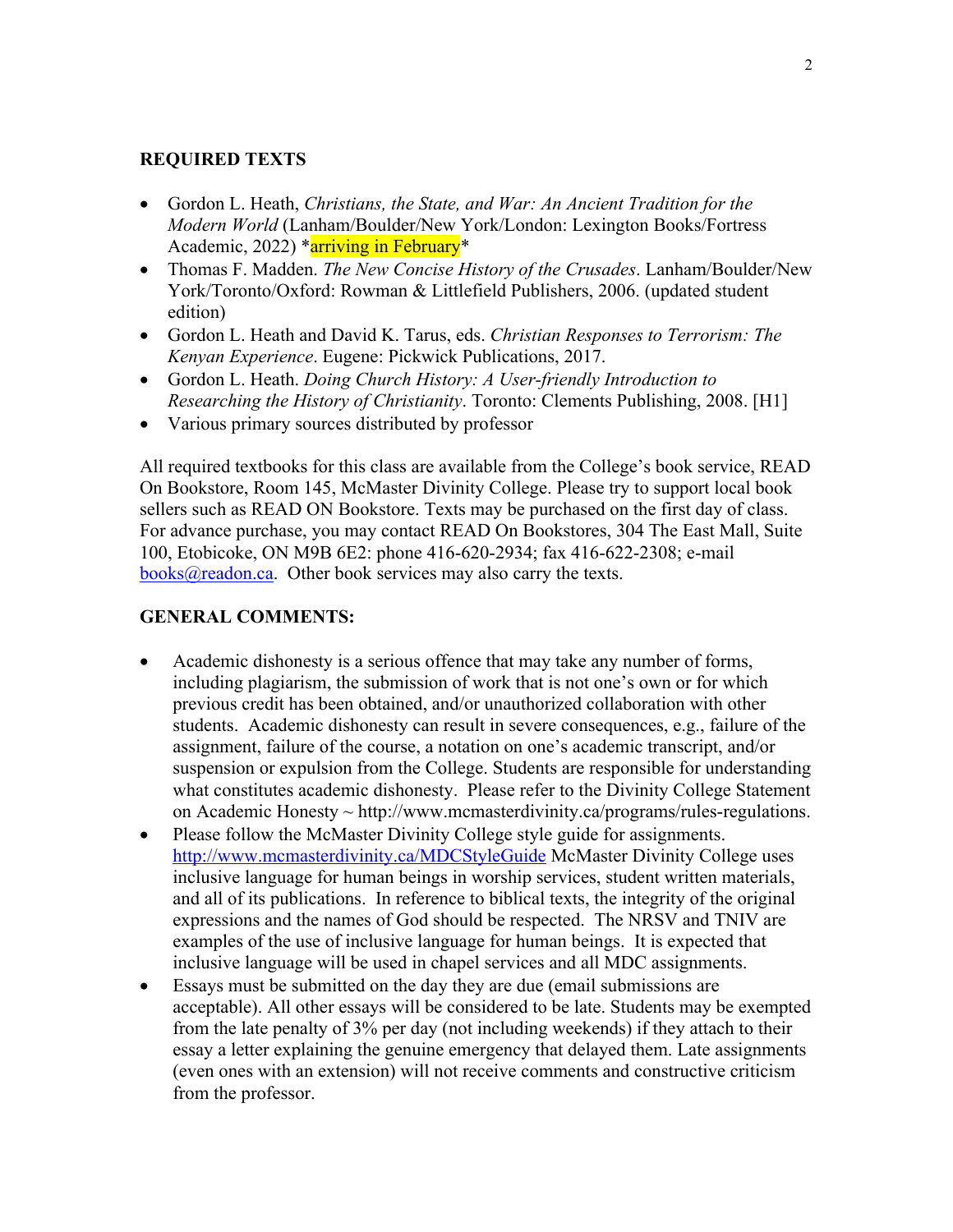- Assignments should be emailed directly to the instructor. To avoid any potential problems, students are advised to keep their working notes and a copy of their paper until a final mark has been received.
- Please turn off your cell phone and/or pager before the class begins.
- Please do not attend class if you are ill.

### **COMMENTS ON ASSIGNMENTS (MDiv/MTS):**

Most classes will have a presentation by the professor. This presentation will seek to build upon and further develop the readings of the text and reader, as well as explore other themes not in the two texts.

All readings are to be completed before the class begins. These readings will not only be a critical component to understanding the content, but also will be an important part of the class discussions. Some classes will have a short primary source reading that should be read before the class begins. On certain days there will be a discussion of the source. See *Doing Church History* for more details on questions and issues related to primary sources.

• Personal Reflection (15%)

This three-page personal reflection should be a brief summary of the student's personal opinion about whether or not Christian's should ever be involved in warfare. Mention of why such an opinion is held is also expected.

• Book Review (25%)

This three-page review of *The New Concise History of the Crusades*. Special note should be made in regard to how the book intersects with the student's specialization. See *Doing Church History* for more information on how to write a review.

• Movie Review/Discussion (10%)

Students will watch *Machine Gun Preacher* and then discuss it. Students need to be prepared to discuss whether or not they agree with the pastor's response. A one-page executive summary of the student's position is to be submitted to the professor.

• Research Paper (40%)

This ten-page paper is on a subject related to the student's specialization. There are a number of parts to this research project:

- Traditional academic research paper (5-6 pages)
- Non-traditional formats (5-6 pages)
	- o Popular article for a church or denominational publication (2-3 pages)
	- o Popular article for a public audience, and to be posted on a blog or Facebook (2-3 pages)

The research paper must be written with the student's specialization in mind:

o *Church and Culture Specialization*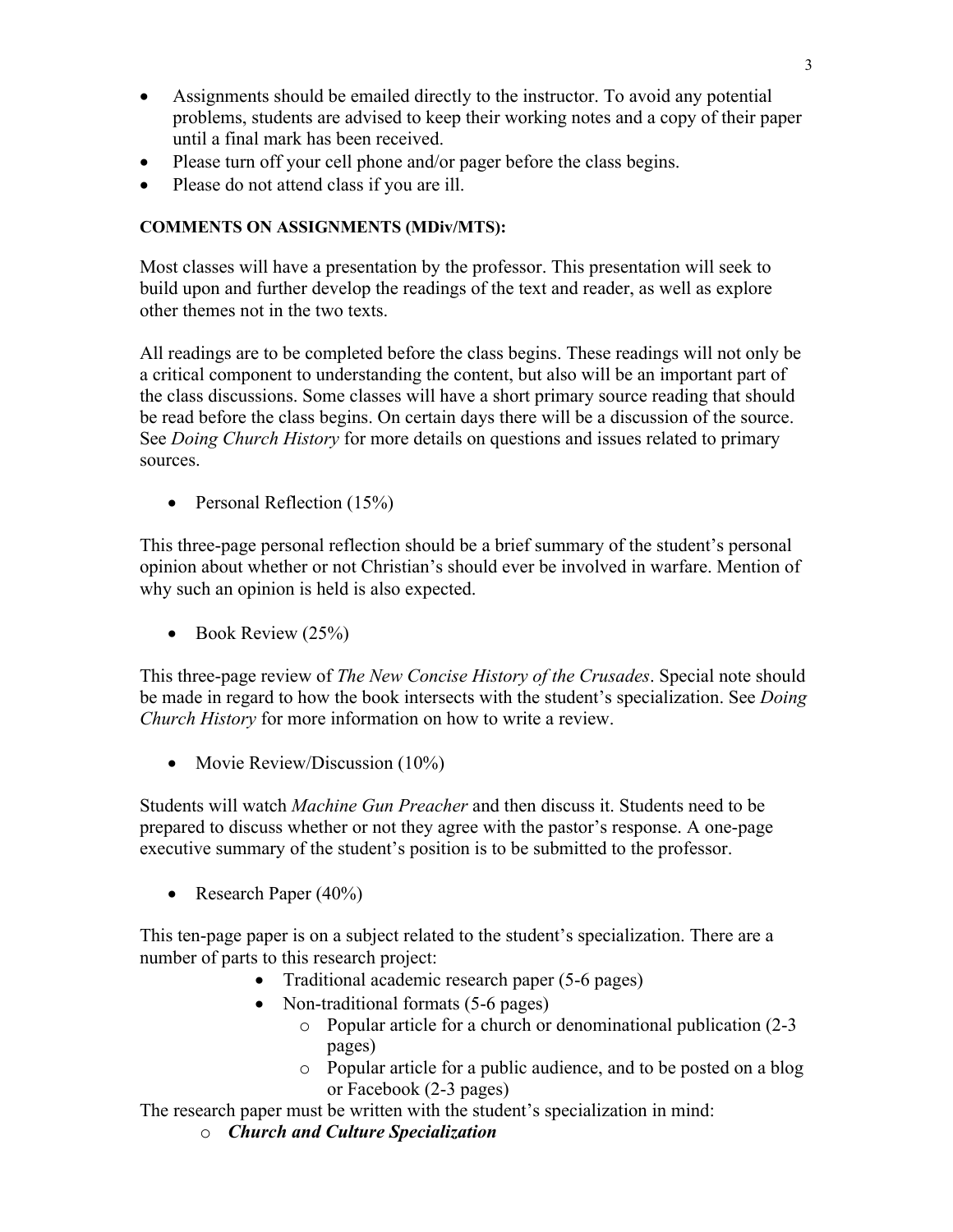The primary focus of this research should be on a theological analysis of a past culture or our contemporary culture in regards to Christian attitudes and actions towards war. The focus should be relatively specific, rather than scattered. The interplay between Christian theology and culture should be a critical part of this analysis.

#### o *Christian Thought and History Specialization*

The research for this specialization should focus on developing critical knowledge of a key movement in Christian history, or a deeper awareness of Christian theology related to violence and the church.

#### o *Christian Worldview Specialization*

Research for this specialization should focus on a construction of one's theological position in regard to an issue related to Christians, war, and peace.

• Participation/Reading (10%)

## **COMMENTS ON ASSIGNMENTS (DPT):**

Most classes will have a presentation by the professor. This presentation will seek to build upon and further develop the readings of the text and reader, as well as explore other themes not in the two texts.

All readings are to be completed before the class begins. These readings will not only be a critical component to understanding the content, but also will be an important part of the class discussions. Some classes will have a short primary source reading that should be read before the class begins. On certain days there will be a discussion of the source. See *Doing Church History* for more details on questions and issues related to primary sources.

• Literature Review and Commentary (25% & 25%)

The student will develop an annotated bibliography of approximately 15-20 resources (4000 pages) related to the topic of the course and write a 100 word annotation for each one. The required and recommended texts for the course can be included as part of the book list. The literature review will be approximately 2,000 words. This assignment is due October 6 and will constitute 25% of the course grade.

A commentary paper will also be prepared that summarizes the key learnings from the annotated bibliography and provides a cogent foundation for a theology and practice of the topic of the course. The paper will be approximately 3,000 words. It is due November 3 and will constitute 25% of the course grade.

• Major Research Paper (40%)

The paper should include four key sections. First a brief, but clear explanation of how the paper is rooted in a Practice Led-research approach, second an exploration of the challenges and problems that provoke this study (i.e. why does this ministry practice need to be addressed? What are the problems that you want to identify?) Third, a consideration of a foundational theology of the practice of ministry under consideration in this course and a a deep consideration of how new approaches to this practice can be employed in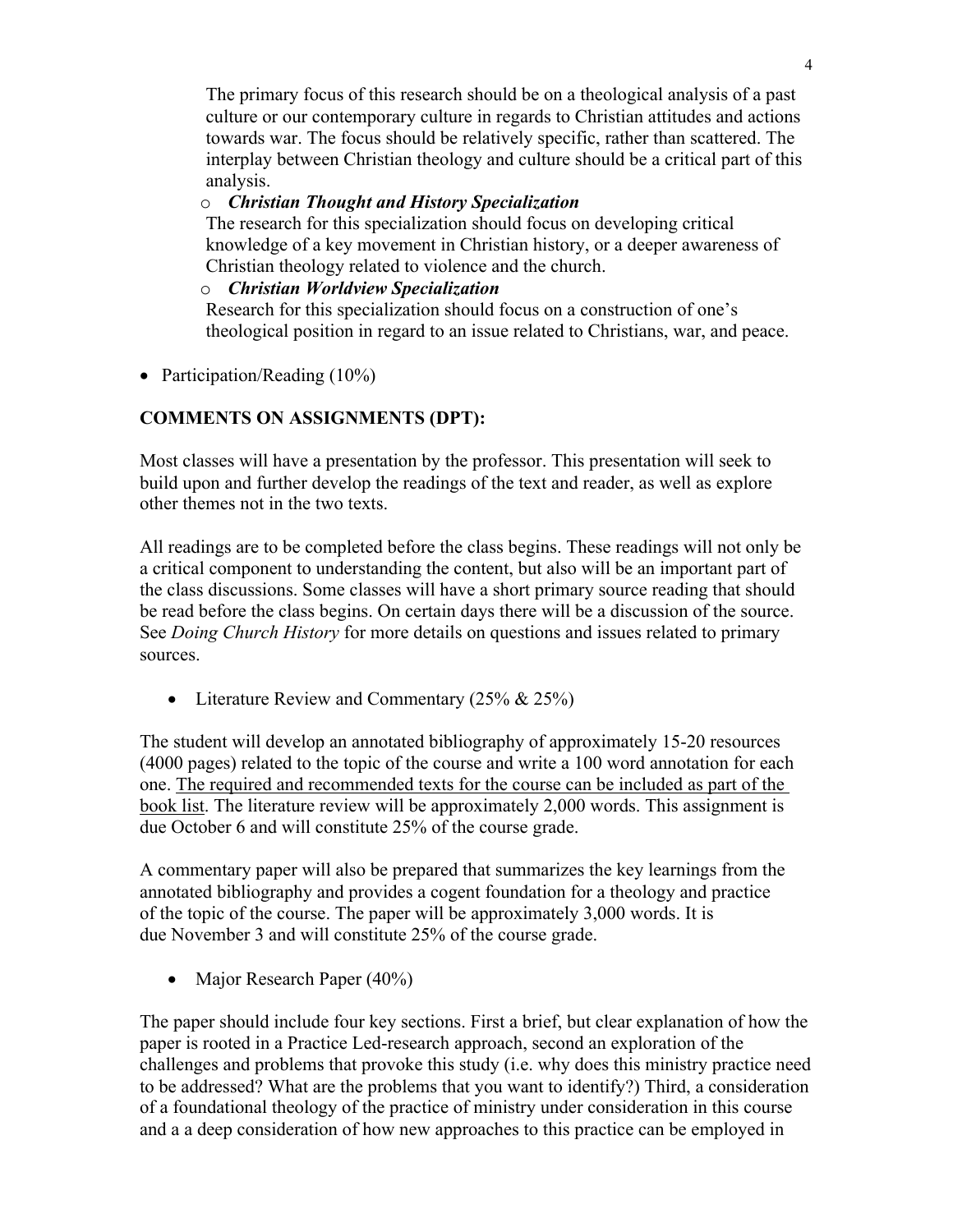helping to address and improve ministry practice in this area. Fourth some reflection on the application of these ideas to the students own ministry context (both in terms of the local church and also their ministry beyond the local church). The paper should be approximately 8,000 words. It is due December 1 and will constitute 40% of the course grade.

• Class Participation (10%)

## **COMMENTS ON ASSIGNMENTS (MA/PhD):**

Most classes will have a presentation by the professor. This presentation will seek to build upon and further develop the readings of the text and reader, as well as explore other themes not in the two texts.

All readings are to be completed before the class begins. These readings will not only be a critical component to understanding the content, but also will be an important part of the class discussions. Some classes will have a short primary source reading that should be read before the class begins. On certain days there will be a discussion of the source. See *Doing Church History* for more details on questions and issues related to primary sources.

• Literature Review and Commentary (25% & 25%)

The student will develop an annotated bibliography of approximately 15-20 resources (6000 pages) related to the topic of the course and write a 100 word annotation for each one. The required and recommended texts for the course can be included as part of the book list. The literature review will be approximately 2,000 words. This assignment is due October 6 and will constitute 25% of the course grade.

A commentary paper will also be prepared that summarizes the key learnings from the annotated bibliography and provides a cogent foundation for a theology and practice of the topic of the course. The paper will be approximately 3,000-4,000 words. It is due November 3 and will constitute 25% of the course grade.

• Major Research Paper (40%)

This paper is a major research paper. Ideally the student aims to prepare something for publication such as a journal article. Regardless, the work must be on a subject mutually agreed upon between professor and student. The paper should be approximately 8,000- 10,000 words. It is due December 1 and will constitute 40% of the course grade.

• Class Participation (10%)

### **CLASS SCHEDULE:**

In the case of a snow day, the class will meet in live-streaming synchronous mode. https://mcmaster.zoom.us/j/6185125107

**January 15: An Ancient Tradition (Part 1)** *\*Personal Reflection Due\**